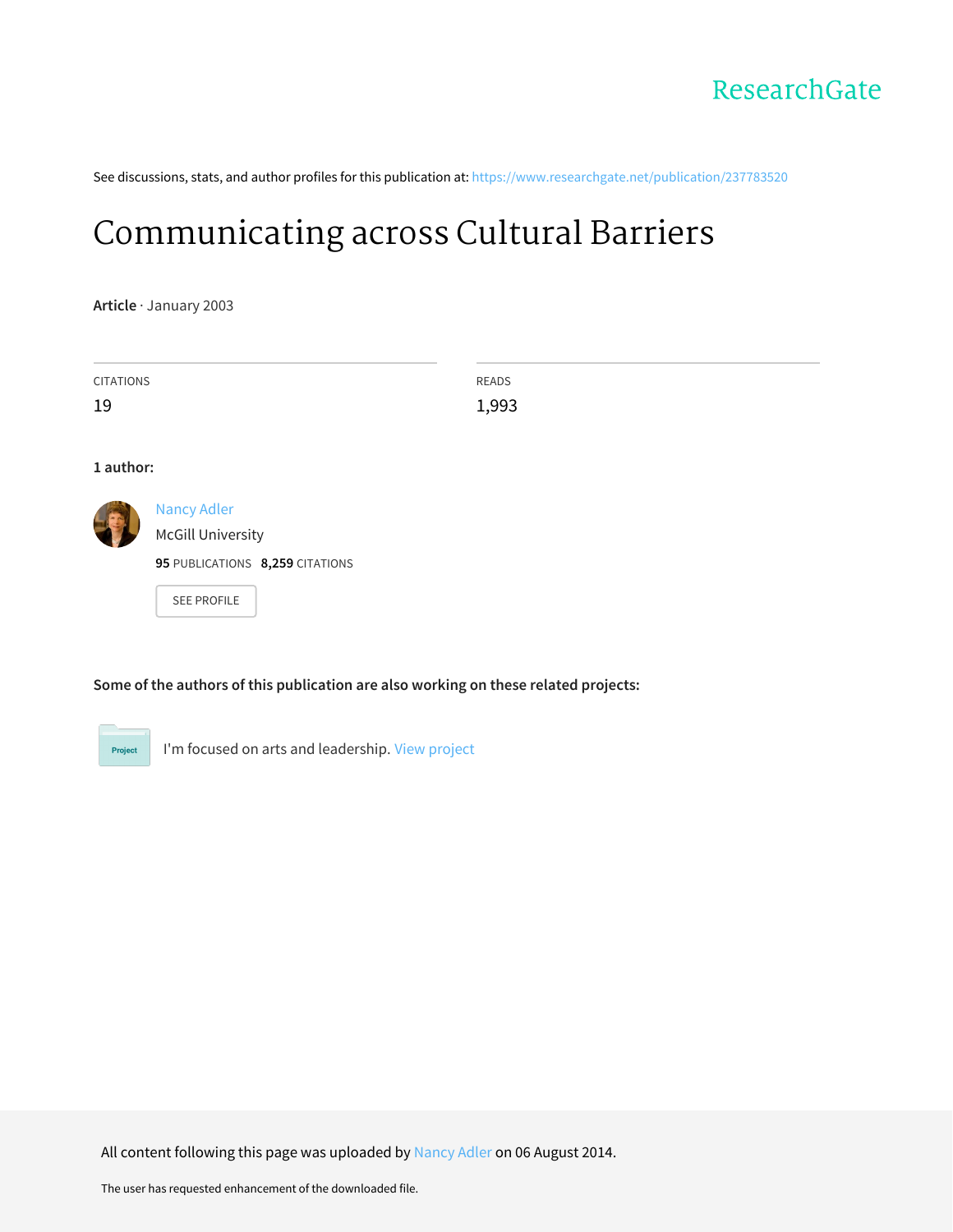# *Communicating across Cultural Barriers*

*Nancy J. Adler* 

*If we seek to understand a people, we have to try to put ourselves, as far as we can, in that particular historical and cultural background. ... It is not easy for a person of one country to enter into the background of another country. So there is great irritation, because one fact that seems obvious to us is not immediately accepted by the other party or does not seem obvious to him at all. ... But that extreme irritation will go when we think ... that he is just differently conditioned and simply can't get out of that condition. One has to recognize that whatever the future may hold, countries and people differ ... in their approach to life and their ways of living and thinking. In order to understand them, we have to understand their way of life and approach. If we wish to convince them, we have to use their language as far as we can, not language in the narrow sense of the word, but the language of the mind. That is one necessity. Something that goes even much further than that is not the appeal to logic and reason, but some kind of emotional awareness of other people. ...* 

Jawaharlal Nehru, *Visit to America*

All international business activity involves communication. Within the international and global business environment, activities such as exchanging information and ideas, decision making, negotiating, motivating, and leading are all based on the ability of managers from one culture to communicate successfully with managers and employees from other cultures. Achieving effective communication is a challenge to managers worldwide even when the workforce is culturally homogeneous, but when one company includes a variety of languages and cultural backgrounds, effective two-way communication becomes even more difficult (16:1; 10:3-5, 121-128).

#### **CROSS-CULTURAL COMMUNICATION**

Communication is the exchange of meaning: it is my attempt to let you know what I mean. Communication includes any behavior that another human being perceives and interprets: it is your understanding of what I mean. Communication includes sending both verbal messages (words) and nonverbal messages (tone of voice, facial expression, behavior, and physical setting). It includes consciously sent messages as well as messages that the sender is totally unaware of sending. Whatever I say and do, I cannot not communicate. Communication therefore involves a complex, multilayered, dynamic process through which we exchange meaning.

Every communication has a message sender and a message receiver. As shown in Figure 3-1, the sent message is never identical to the received message. Why? Communication is indirect; it is a symbolic behavior. Ideas, feelings, and pieces of information cannot be communicated directly but must be externalized or symbolized before being communicated. Encoding describes the producing of a symbol message. Decoding describes the receiving of a message from a symbol. The message sender must encode his or her meaning into a form that the receiver will recognize – that is, into words and behavior. Receivers must then decode the words and behavior—the symbols—back into messages that have meaning for them.

For example, because the Cantonese word for *eight* sounds like *faat*, which means prosperity, a Hong Kong textile manufacturer Mr. Lau Ting-pong paid \$5 million in 1988 for car registration number 8. A year later, a European millionaire paid \$4.8 million at Hong Kong's Lunar New Year auction for vehicle registration number 7, a decision that mystified the Chinese, since the number 7 has little significance in the Chinese calculation of fortune (20).

Similarly, the prestigious members of Hong Kong's Legislative Council refrained from using numbers ending in 4 to identify their newly installed lockers. Some Chinese consider numbers ending with the digit 4 to be jinxed, because the sound of the Cantonese word *sei* is the same for four and death. The number 24, for instance, sounds like yee sei, or death-prone in Cantonese (9).

SOURCE: Adler, N.J. 1991. *International Dimensions of Oganizational Behavior (2nd ed.)*. Boston, MA: PWS-KENT Publishing Company. pp. 63-91.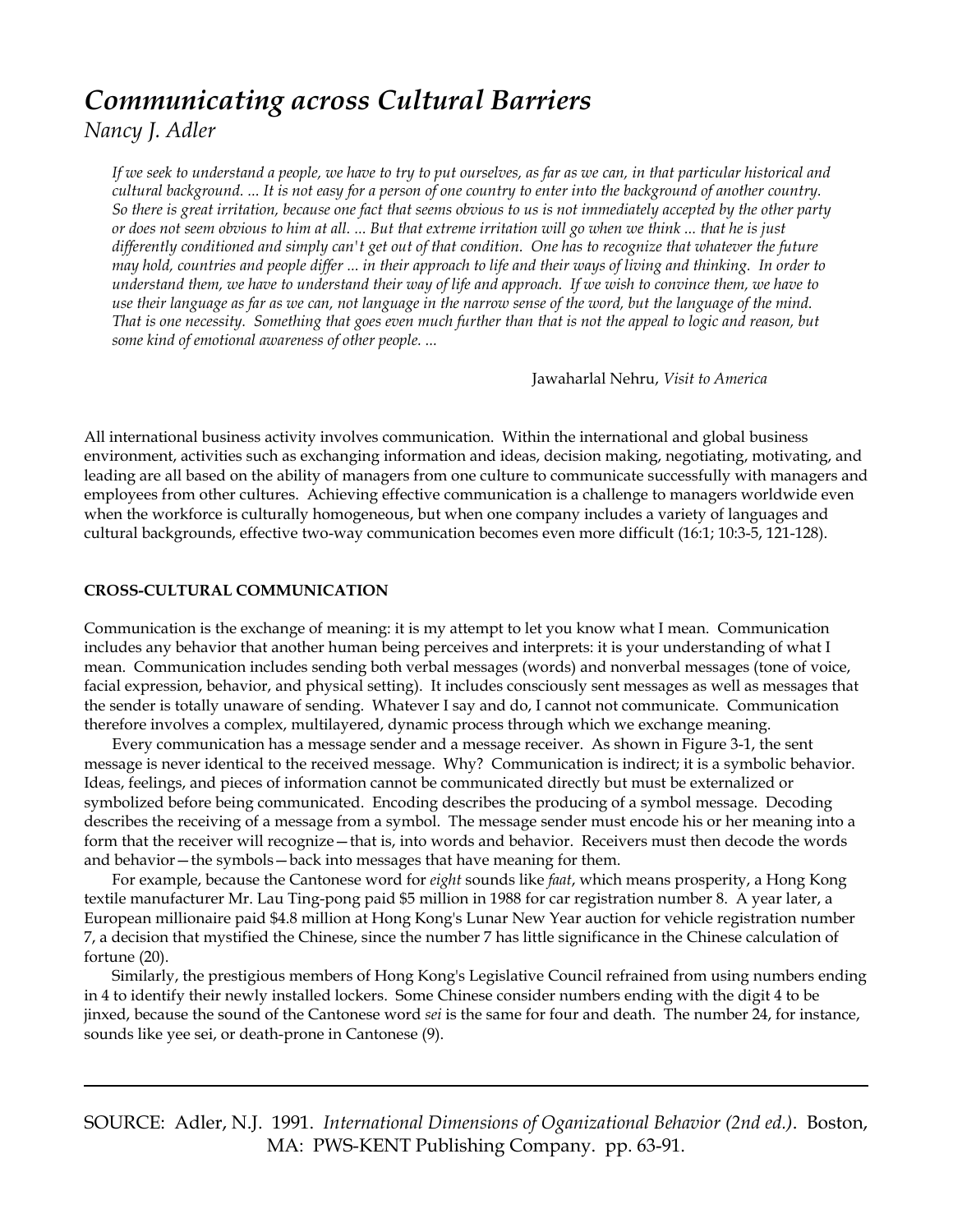Translating meanings into words and behaviors—that is, into symbols—and back again into meanings is based on a person's cultural background and is not the same for each person. The greater the difference in background between senders and receivers, the greater the difference in meanings attached to particular words and behaviors. For example:



FIGURE 3-1 Communication Model

A British boss asked a new, young American employee if he would like to have an early lunch at 11 A.M. each day. The employee answered, "Yeah, that would be great!" The boss, hearing the word yeah instead of the word yes, assumed that the employee was rude, ill-mannered, and disrespectful. The boss responded with a curt, "With that kind of attitude, you may as well forget about lunch!" The employee was bewildered. What had gone wrong? In the process of encoding agreement (the meaning) into yeah (a word symbol) and decoding the yeah spoken by a new employee to the boss (a word, behavior, and context symbol), the boss received an entirely different message than the employee had meant to send. Unfortunately, as is the case in most miscommunication, neither the sender nor the receiver was fully aware of what had gone wrong and why.

Cross-cultural communication occurs when a person from one culture sends a message to a person from another culture. Cross-cultural miscommunication occurs when the person from the second culture does not receive the sender's intended message. The greater the differences between the sender's and the receiver's cultures, the greater the chance for cross-cultural miscommunication. For example:

A Japanese businessman wants to tell his Norwegian client that he is uninterested in a particular sale. To be polite, the Japanese says, "That will be very difficult." The Norwegian interprets the statement to mean that there are still unresolved problems, not that the deal is off. He responds by asking how his company can help solve the problems. The Japanese, believing he has sent the message that there will be no sale, is mystified by the response.

Communication does not necessarily result in understanding. Cross-cultural communication continually involves misunderstanding caused by misperception, misinterpretation, and misevaluation. When the sender of a message comes from one culture and the receiver from another, the chances of accurately transmitting a message are low. Foreigners see, interpret, and evaluate things differently, and consequently act upon them differently. In approaching cross-cultural situations, one should therefore assume difference until similarity is proven. It is also important to recognize that all behavior makes sense through the eyes of the person behaving and that logic and rationale are culturally relative. In cross-cultural situations, labeling behavior as bizarre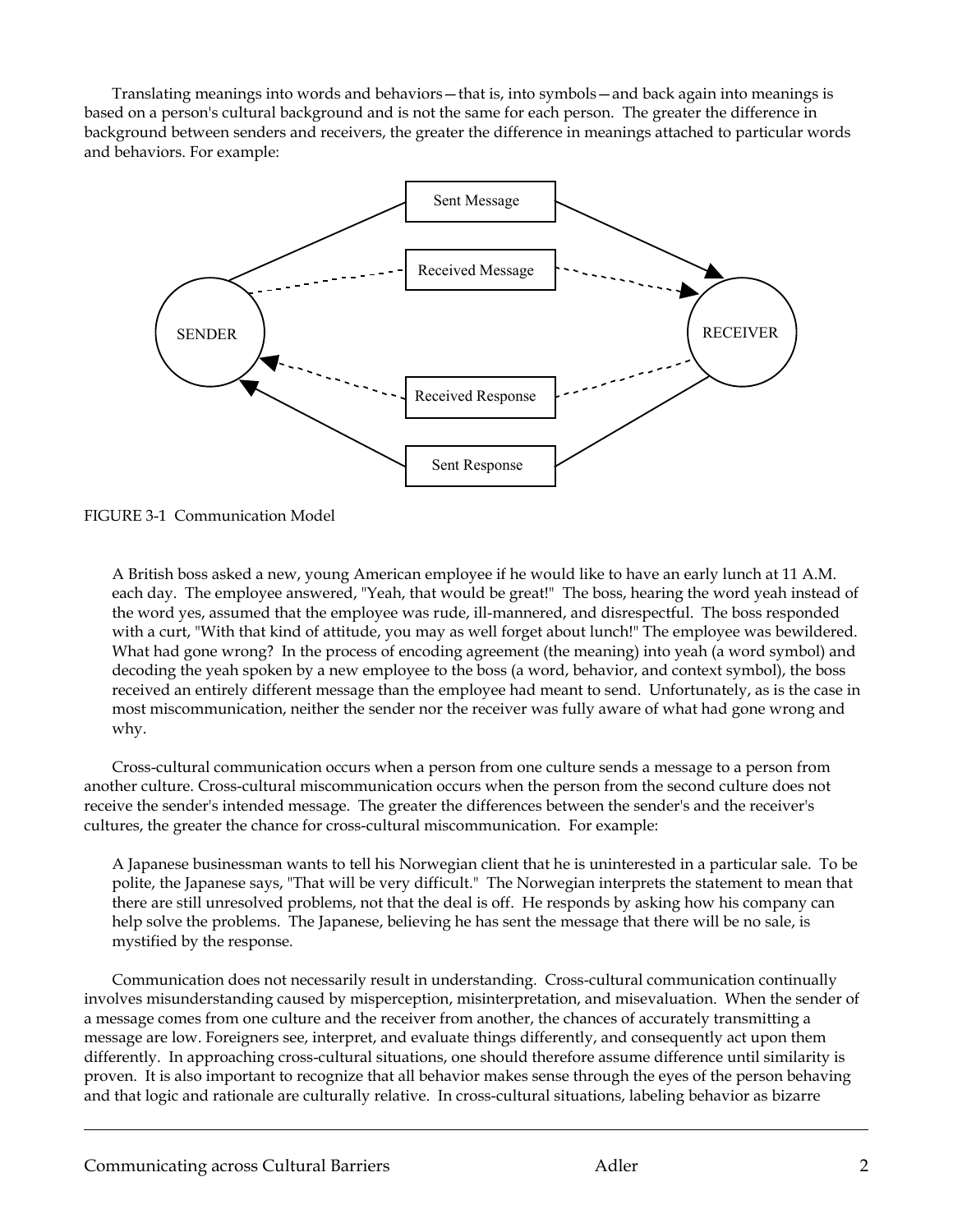usually reflects culturally based misperception, misinterpretation, and misevaluation; rarely does it reflect intentional malice or pathologically motivated behavior.

# **Culturally Bizarre' Behavior:**

#### *Only in the Eyes of the Beholder*

While in Thailand a Canadian expatriate's car was hit by a Thai motorist who had crossed over the double line while passing another vehicle. After failing to establish that the fault lay with the Thai driver, the Canadian flagged down a policeman. After several minutes of seemingly futile discussion, the Canadian pointed out the double line in the middle of the road and asked the policeman directly, "What do these lines signify?" The policeman replied, "They indicate the center of the road and are there so I can establish just how far the accident is from that point." The Canadian was silent. It had never occurred to him that the double line might not mean "no passing allowed."

Unwritten rules reflect a culture's interpretation of its surroundings. A foreign columnist for the Englishlanguage *Bangkok Post* once proclaimed that the unwritten traffic rule in Thailand is: "When there are more than three cars in front of you at a stop sign or intersection, start your own line!" This contravenes the Western stayin-line ethic, of course, but it effectively portrays, albeit in slightly exaggerated fashion, a fairly consistent form of behavior at intersections in Thailand. And it drives non-Thais crazy!(l4)

#### **CROSS-CULTURAL MISPERCEPTION**

Do the French and the Chinese see the world in the same way? No. Do Venezuelans and Ghanaians see the world in the same way? Again, no.

No two national groups see the world in exactly the same way. Perception is the process by which each individual selects, organizes, and evaluates stimuli from the external environment to provide meaningful experiences for himself or herself (2;12;16;18). For example, when Mexican children simultaneously viewed tachistoscopic pictures of a bullfight and a baseball game, they only remembered seeing the bullfight. Looking through the same tachistoscope, American children only remembered seeing the baseball game (3). Similarly, adult card players, when shown cards by researchers, failed to see black hearts and diamonds, or red clubs and spades.

Why didn't the children see both pictures? Why did the adults fail to see the unexpected playing card colors? The answer lies in the nature of perception. Perceptual patterns are neither innate nor absolute. They are selective, learned, culturally determined, consistent, and inaccurate.

- Perception is *selective*. At any one time there are too many stimuli in the environment for us to observe. Therefore, we screen out most of what we see, hear, taste, and feel. We screen out the overload (5) and allow only selected information through our perceptual screen to our conscious mind.
- Perceptual patterns are *learned*. We are not born seeing the world in one particular way. Our experience teaches us to perceive the world in certain ways.
- Perception is *culturally determined*. We learn to see the world in a certain way based on our cultural background.
- Perception tends to remain *constant*. Once we see something in a particular way, we continue to see it that way.
- *We therefore see things that do not exist, and do not see things that do exist.* Our interests, values, and culture act as filters and lead us to distort, block, and even create what we choose to see and hear. We perceive what we expect to perceive. We perceive things according to what we have been trained to see, according to our cultural map.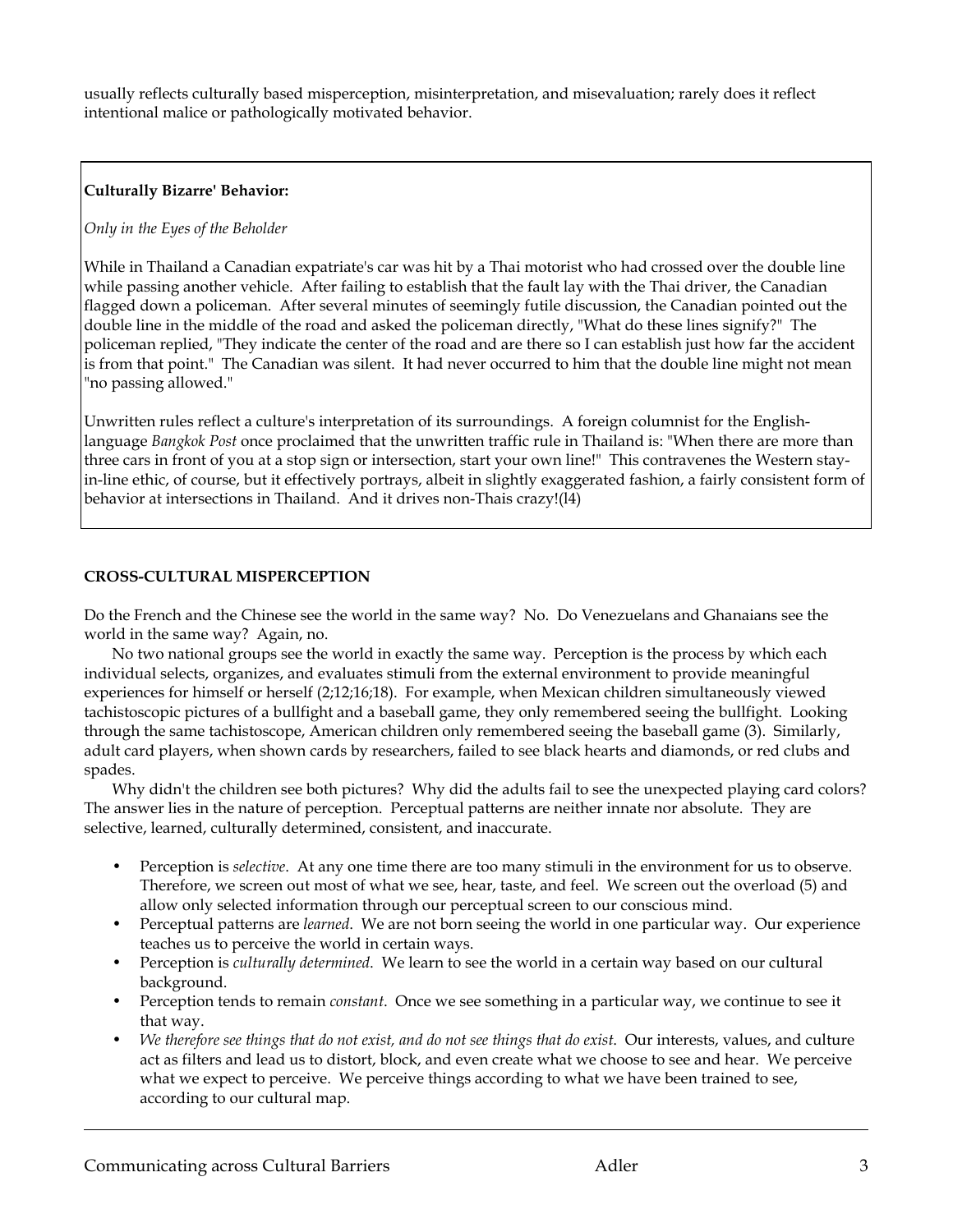For example, read the following sentence:

# FINISHED FILES ARE THE RESULT OF YEARS OF SCIENTIFIC STUDY COMBINED WITH THE EXPERIENCE OF YEARS

Now, quickly count the number of F's in the sentence. Most non-native English speakers see all six F's. Many native English speakers only see three F's, they do not see the F's in the word of because of is not an important word in understanding the sentence. We selectively see those words that are important according to our cultural conditioning (in this case, our linguistic conditioning). Once we see a phenomenon in a particular way, we usually continue to see it in that way. Once we stop seeing of's, we do not see them again (even when we look for them); we do not see things that do exist. One particularly astute manager at Canadian National railways makes daily use of perceptual filters to her firm's advantage. She gives reports written in English to bilingual Francophones to proofread and those written in French to bilingual Anglophones. She uses the fact that the English secretaries can "see" more errors—especially small typographical errors—in French and the French secretaries can "see" more errors in English.

The distorting impact of perceptual filters causes us to see things that do not exist. This phenomenon was powerfully demonstrated a number of years ago in a training session for American executives. The executives were asked to study the picture shown in Figure 3-2 and then describe it to a colleague who had not seen the picture. The first colleague then attempted to describe it to a second colleague who had not seen the picture, and so on. Finally, the fifth colleague described his perception of the picture to the group of executives and compared it with the original picture. Among the numerous distortions, the executives consistently described the black and the white man as fighting; the knife as being in the hands of the black man; and the white man as wearing a business suit and the black man as wearing laborer's overalls. Clearly the (inaccurate) stereotypes of blacks (poorer, working class, and more likely to commit crimes) and of whites (richer, upper class, and less likely to be involved in violent crime) radically altered the executives' perceptions and totally changed the meaning of the picture (1). The executives' perceptual filters allowed them to see things that did not exist and to miss seeing things that did exist.

# **CROSS-CULTURAL MISINTERPRETATION**

Interpretation occurs when an individual gives meaning to observations and their relationships; it is the process of making sense out of perceptions. Interpretation organizes our experience to guide our behavior. Based on our experience, we make assumptions about our perceptions so we will not have to rediscover meanings each time we encounter similar situations. For example, we make assumptions about how doors work, based on our experience of entering and leaving rooms; thus we do not have to relearn each time we have to open a door. Similarly, when we smell smoke, we generally assume there is a fire. We do not have to stop and wonder if the smoke indicates a fire or a flood. Our consistent patterns of interpretation help us to act appropriately and quickly within our day-to-day world.

# **Categories**

Since we are constantly bombarded with more stimuli than we can absorb and more perceptions than we can keep distinct, we only perceive those images that may be meaningful. We group perceived images into familiar categories that help to simplify our environment, become the basis for our interpretations, and allow us to function in an otherwise overly complex world. For example, as a driver approaching an intersection, I may or may not notice the number of children in the back seat of the car next to me, but I will notice whether the traffic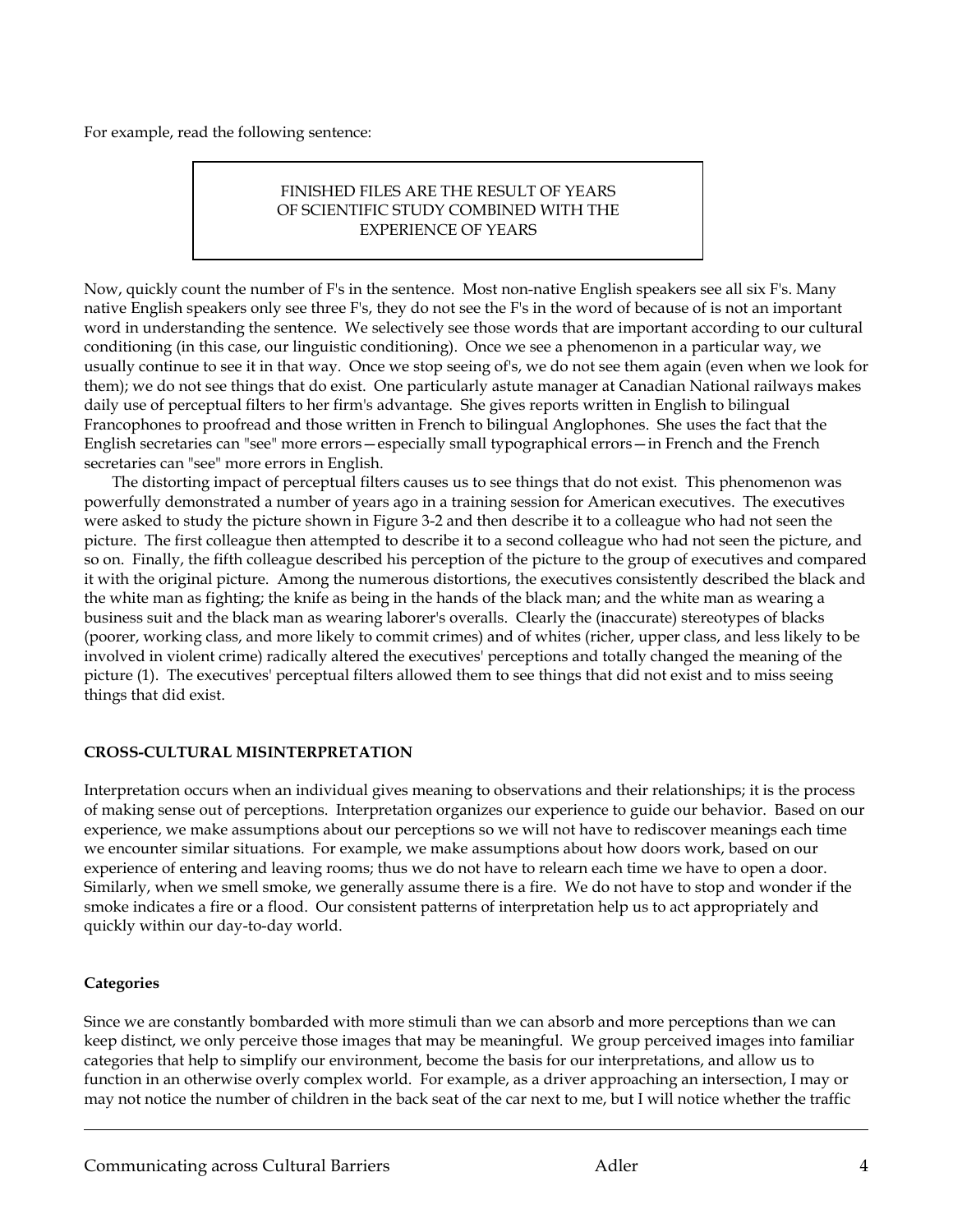light is red or green (selective perception). If the light is red, I automatically place it in the category of all red traffic signals (categorization). This time, like prior times, I stop (behavior based on interpretation). Although people are capable of distinguishing thousands of different colors, I do not take the time to notice if the red light in Istanbul is brighter or duller than the one in Singapore or more orange or more purple than the one in Nairobi; I just stop. Categorization helps me to distinguish what is most important in my environment and to behave accordingly.



# **FIGURE 3-2** Impact of Perceptual Filters

SOURCE: Projected picture from experiment on accuracy of communication from the Anti-Defamation League of B'nai B'rith Rumor Clinic. As shown in Robert Bolton, *People Skills* (Englewood Cliffs, New Jersey: Prentice-Hall, Inc., 1979), p. 74. Copyright © 1979 by Simon & Schuster, Inc.

Categories of perceived images become ineffective when we place people and things in the wrong group. Cross-cultural miscategorization occurs when I use my home country categories to make sense out of foreign situations. For example, a Korean businessman entered a client's office in Stockholm and encountered a woman behind the desk. Assuming that she was a secretary, he announced that he wanted to see Mr. Silferbrand. The woman responded by saying that the secretary would be happy to help him. The Korean became confused. In assuming that most women are secretaries rather than managers, he had misinterpreted the situation and acted inappropriately. His category makes sense because most women in Korean offices are secretaries. But it proved counterproductive since this particular Swedish woman was not a secretary.

#### **Stereotypes**

Stereotyping involves a form of categorization that organizes our experience and guides our behavior toward ethnic and national groups. Stereotypes never describe individual behavior; rather, they describe the behavioral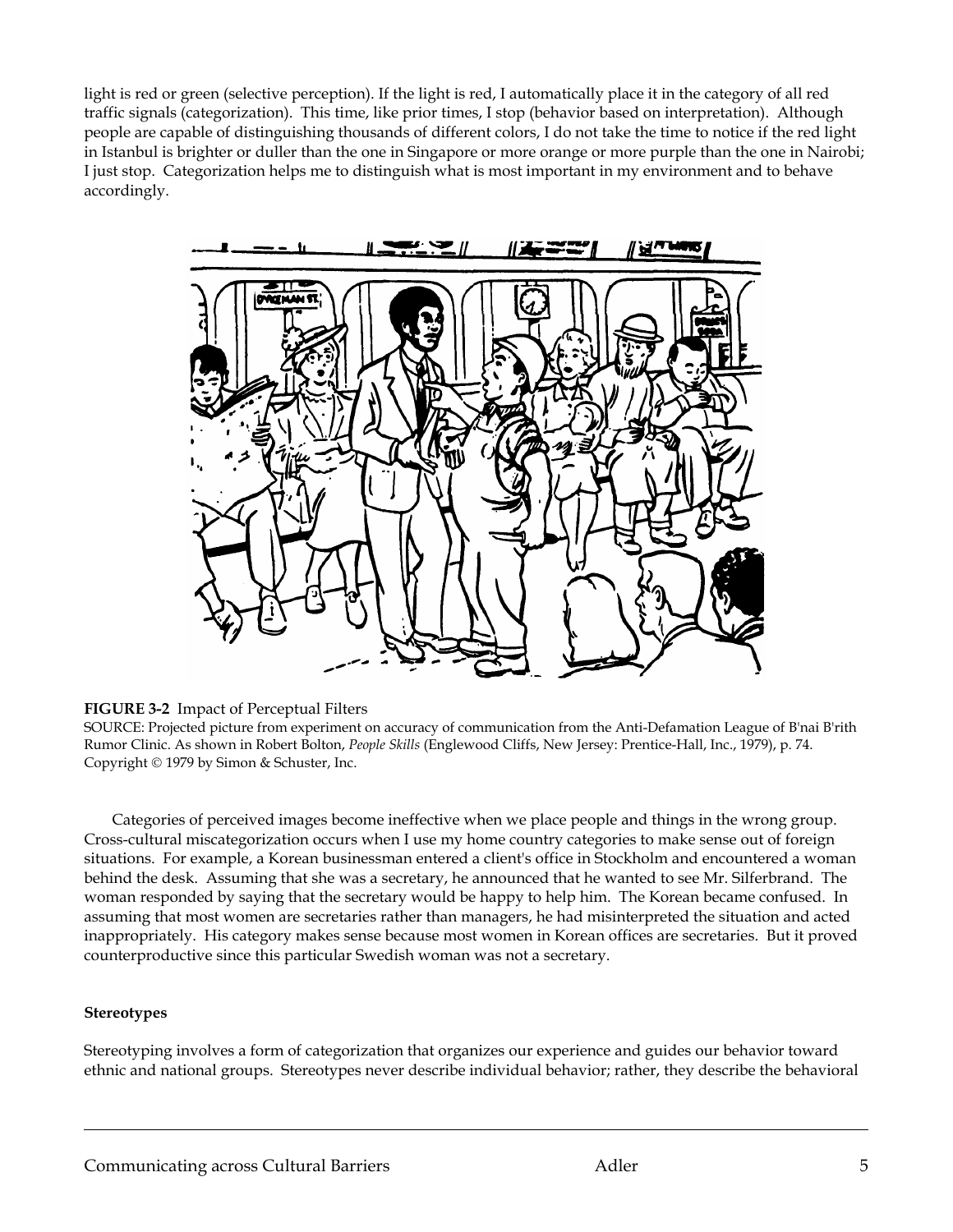norm for members of a particular group. For example, the stereotypes of English and French businesspeople, as analyzed by Intercultural Management Associates in Paris, are described as follows:

We have found that to every set of negative stereotypes distinguishing the British and French there corresponds a particular values divergence that, when recognized, can prove an extraordinary resource. To illustrate: The French, in describing the British as "perfidious," "hypocritical," and "vague," are in fact describing the Englishman's typical lack of a general model or theory and his preference for a more pragmatic, evolutionary approach. This fact is hard for the Frenchman to believe, let alone accept as a viable alternative, until, working alongside one another, the French man comes to see that there is usually no ulterior motive behind the Englishman's vagueness but rather a capacity to think aloud and adapt to circumstances. For his part, the Englishman comes to see that, far from being "distant," "superior," or "out of touch with reality," the Frenchman's concern for a general model or theory is what lends vision, focus, and cohesion to an enterprise or project, as well as leadership and much needed authority (7).

Stereotypes, like other forms of categories, can be helpful or harmful depending on how we use them. Effective stereotyping allows people to understand and act appropriately in new situations. A stereotype can be helpful when it is

- *Consciously held*. The person should be aware that he or she is describing a group norm rather than the characteristics of a specific individual.
- *Descriptive* rather than evaluative. The stereotype should describe what people from this group will probably be like and not evaluate those people as good or bad.
- *Accurate*. The stereotype should accurately describe the norm for the group to which the person belongs.
- *The first best guess* about a group prior to having direct information about the specific person or persons involved.
- *Modified*, based on further observation and experience with the actual people and situations.

A subconsciously held stereotype is difficult to modify or discard even after we collect real information about a person, because it is often thought to reflect reality. If a subconscious stereotype also inaccurately evaluates a person or situation, we are likely to maintain an inappropriate, ineffective, and frequently harmful guide to reality. For example, assume that I subconsciously hold the stereotype that Anglophone Quebecois refuse to learn French and that therefore they should have no rights within the province (an inaccurate, evaluative stereotype). I then meet a monolingual Anglophone and say, "See, I told you that Anglophones aren't willing to speak French! They don't deserve to have rights here." I next meet a bilingual Anglophone and conclude, "He must be American because Canadian Anglophones always refuse to learn French." Instead of questioning, modifying, or discarding my stereotype ("Some Anglophone Canadians speak French"), I alter reality to fit the stereotype ("He must be American"). Stereotypes increase effectiveness only when used as a first best guess about a person or situation prior to having direct information. They never help when adhered to rigidly.

Indrei Ratiu (17), in his work with INSEAD (Institut Europeen d'Administration des Affaires—European Institute of Business Administration) and London Business School, found that managers ranked "most internationally effective" by their colleagues altered their stereotypes to fit the actual people involved, whereas managers ranked "least internationally effective" continued to maintain their stereotypes even in the face of contradictory information. For example, internationally effective managers, prior to their first visit to Germany, might stereotype Germans as being extremely task oriented. Upon arriving and meeting a very friendly and lazy Herr Schmidt, they would alter their description to say that most Germans appear extremely task oriented, but Herr Schmidt seems friendly and lazy. Months later, the most internationally effective managers would only be able to say that some Germans appear very task oriented, while others seem quite relationship oriented (friendly); it all depends on the person and the situation. In this instance, the stereotype is used as a first best guess about the group's behavior prior to meeting any individuals from the group. As time goes on, it is modified or discarded entirely; information about each individual supersedes the group stereotype. By contrast, the least internationally effective managers maintain their stereotypes. They assume that the contradictory evidence in Herr Schmidt's case represents an exception, and they continue to believe that all Germans are highly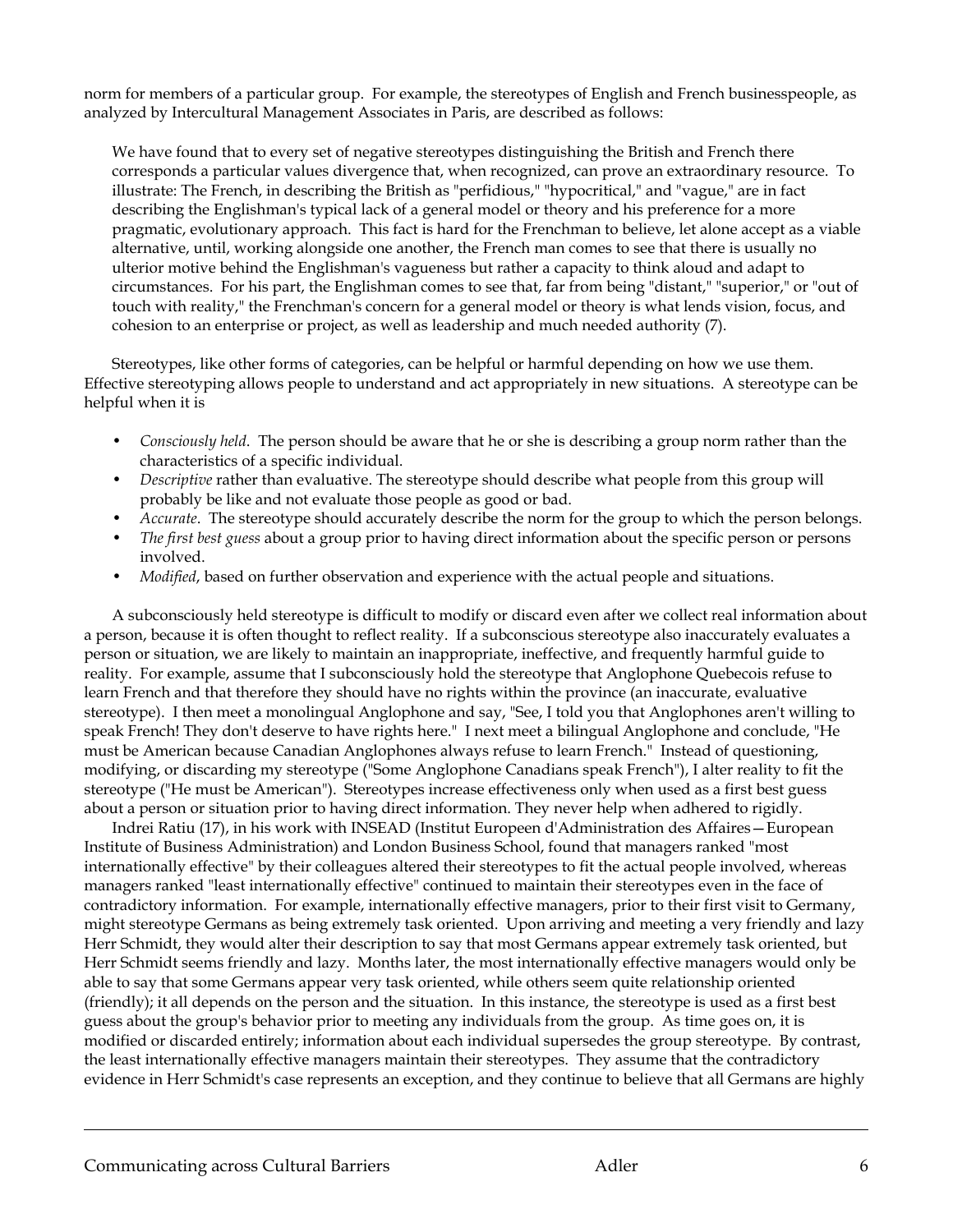task oriented. In drawing conclusions too quickly on the basis of insufficient information—premature closure (12)—their stereotypes be come self-fulfilling (19).

Canadian psychologist Donald Taylor (4;5;21) found that most people maintain their stereotypes even in the face of contradictory evidence. Taylor asked English and French Canadians to listen to one of three tape recordings of a French Canadian describing himself. In the first version, the French Canadian used the Francophone stereotype and described himself as religious, proud, sensitive, and expressive. In the second version, he used neutral terms to describe himself. In the third version, he used terms to describe himself that contradicted the stereotype, such as not religious, humble, unexpressive, and conservative. After having listened to one of the three versions, the participants were asked to describe the Francophone on the tape (not Francophones in general). Surprisingly, people who listened to each of the three versions used the same stereotypic terms—religious, proud, sensitive, and expressive—even when the voice on the tape had conveyed the opposite information. People evidently maintain stereotypes even in the face of contradictory information.

To be effective, international managers must therefore be aware of cultural stereotypes and learn to set them aside when faced with contradictory evidence. They cannot pretend not to stereotype.

If stereotyping is so useful as an initial guide to reality, why do people malign it? Why do parents and teachers constantly admonish children not to stereotype? Why do sophisticated managers rarely admit to stereotyping, even though each of us stereotypes every day? The answer is that we have failed to accept stereotyping as a natural process and have consequently failed to learn to use it to our advantage. For years we have viewed stereotyping as a form of primitive thinking, as an unnecessary simplification of reality. We have also viewed stereotyping as immoral: stereotypes can be inappropriate judgments of individuals based on inaccurate descriptions of groups. It is true that labeling people from a certain ethnic group as "bad" is immoral, but grouping individuals into categories is neither good nor bad—it simply reduces a complex reality to manageable dimensions. Negative views of stereotyping simply cloud our ability to understand people's actual behavior and impair our awareness of our own stereotypes. *Everyone* stereotypes.

In conclusion, some people stereotype effectively and others do not. Stereotypes become counterproductive when we place people in the wrong groups, when we incorrectly describe the group norm, when we inappropriately evaluate the group or category, when we confuse the stereotype with the description of a particular individual, and when we fail to modify the stereotype based on our actual observations and experience.

#### **Sources of Misinterpretation**

Misinterpretation can be caused by inaccurate perceptions of a person or situation that arise when what actually exists is not seen. It can be caused by an inaccurate interpretation of what is seen; that is, by using my meanings to make sense out of your reality. An example of this type of misinterpretation (or misattribution) comes from an encounter with an Austrian businessman.

I meet my Austrian client for the sixth time in as many months. He greets me as Herr Smith. Categorizing him as a businessman, I interpret his very formal behavior to mean that he does not like me or is uninterested in developing a closer relationship with me. (North American attribution: people who maintain formal behavior after the first few meetings do so because they dislike or distrust the associates so treated.) In fact, I have misinterpreted his behavior. I have used the norms for North American business behavior, which are more informal and demonstrative (I would say "Good morning, Fritz," not "Good morning, Herr Ranschburg"), to interpret the Austrian's more formal behavior ("Good morning, Herr Smith").

Culture strongly influences, and in many cases determines, our interpretations. Both the categories and the meanings we attach to them are based on our cultural background. Sources of cross-cultural misinterpretation include subconscious cultural "blinders," a lack of cultural self-awareness, projected similarity, and parochialism.

**Subconscious Cultural Blinders**. Because most interpretation goes on at a subconscious level, we lack awareness of the assumptions we make and their cultural basis. Our home culture reality never forces us to examine our assumptions or the extent to which they are culturally based, because we share our cultural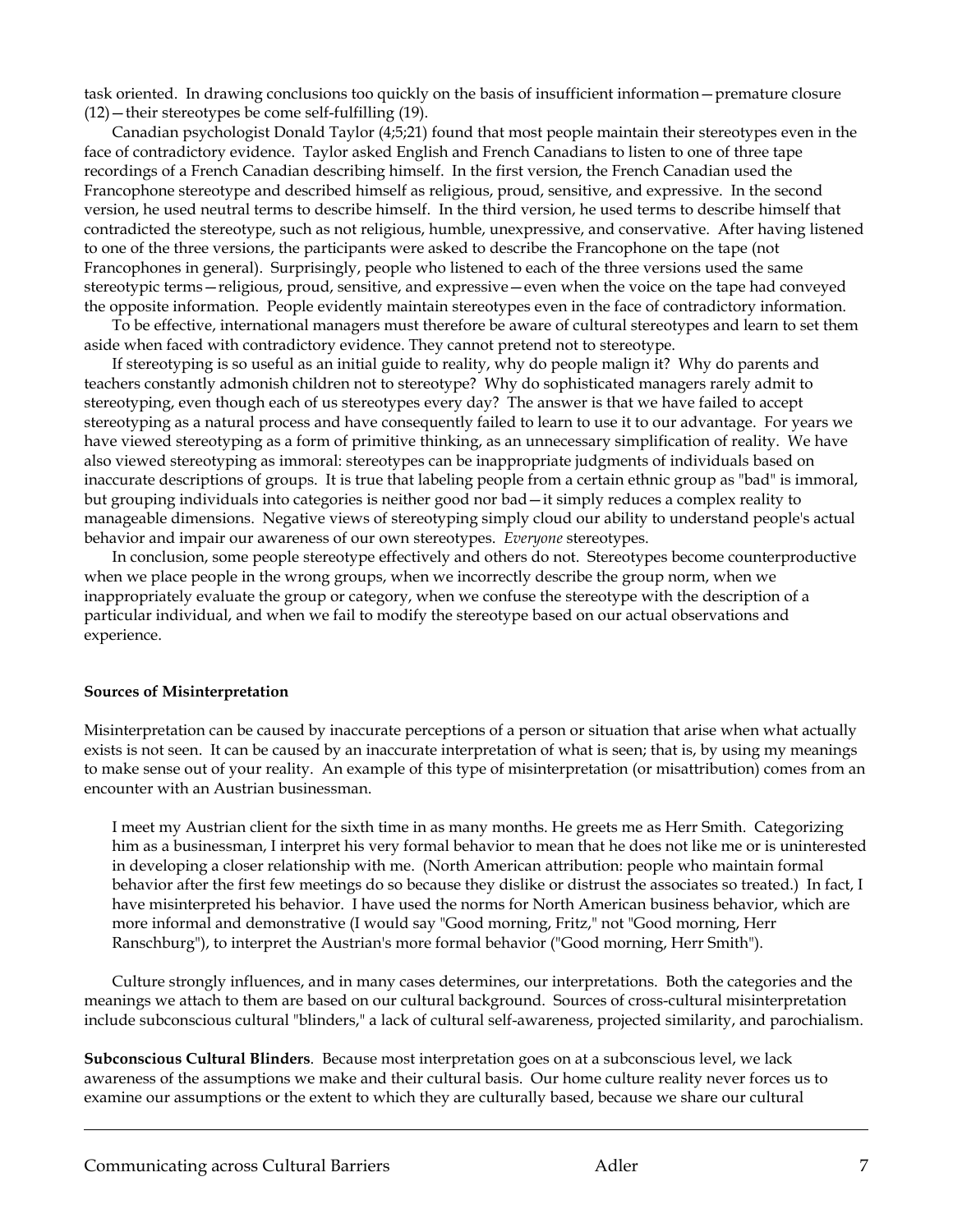assumptions with most other citizens of our country. All we know is that things do not work as smoothly or logically when we work outside our own culture as when we work with people more similar to ourselves. For example:

A Canadian conducting business in Kuwait is surprised when his meeting with a high ranking official is not held in a closed office and is constantly interrupted. Using the Canadian-based cultural assumptions that (a) important people have large private offices with secretaries to monitor the flow of people into the office, and (b) important business takes precedence over less important business and is therefore not interrupted, the Canadian interprets the Kuwaiti's open office and constant interruptions to mean that the official is neither as high ranking nor as interested in conducting the business at hand as he had previously thought. The Canadian's interpretation of the office environment leads him to lose interest in working with the Kuwaiti.

The problem is that the Canadian's interpretation derives from his own North American norms, not from Middle Eastern cultural norms. The Kuwaiti may well have been a high-ranking official who was very interested in doing business. The Canadian will never know.

Cases of subconscious cross-cultural misinterpretation occur frequently. For example a Soviet poet, after lecturing at American universities for two months, said, "Attempts to please an American audience are doomed in advance, because out of twenty listeners five may hold one point of view, seven another, and eight may have none at all" (10). The Soviet poet confused Americans' freedom of thought and speech with his ability to please them. He assumed that one can only please an audience if all members hold the same opinion. Another example of well-meant misinterpretation comes from the United States Office of Education's advice to teachers of newly arrived Vietnamese refugee students (22):

Students' participation was discouraged in Vietnamese schools by liberal doses of corporal punishment, and students were conditioned to sit rigidly and speak out only when spoken to. This background ... makes speaking freely in class hard for a Vietnamese student. Therefore, don't mistake shyness for apathy.

Perhaps the extent to which this is a culturally based interpretation becomes clearer if we imagine the opposite advice the Vietnamese Ministry of Education might give to Vietnamese teachers receiving American children for the first time.

Students' proper respect for teachers was discouraged by a loose order and students were conditioned to chat all the time and to behave in other disorderly ways. This background makes proper and respectful behavior in class hard for an American student. Therefore, do not mistake rudeness for lack of reverence.

**Lack of Cultural Self-Awareness**. Although we think that the major obstacle in international business is in understanding the foreigner, the greater difficulty involves becoming aware of our own cultural conditioning. As anthropologist Edward Hall has explained, "What is known least well, and is therefore in the poorest position to be studied, is what is closest to oneself (8:45)." We are generally least aware of our own cultural characteristics and are quite surprised when we hear foreigners' descriptions of us. For example, many Americans are surprised to discover that they are seen by foreigners as hurried, overly law-abiding, very hard working, extremely explicit, and overly inquisitive (see the example that follows). Many American businesspeople were equally surprised by a Newsweek survey reporting the characteristics most and least frequently associated with Americans (see Table 3-1). Asking a foreign national to describe businesspeople from your country is a powerful way to see yourself as others see you.

# **Cross-Cultural Awareness**

*Americans as Others See Them*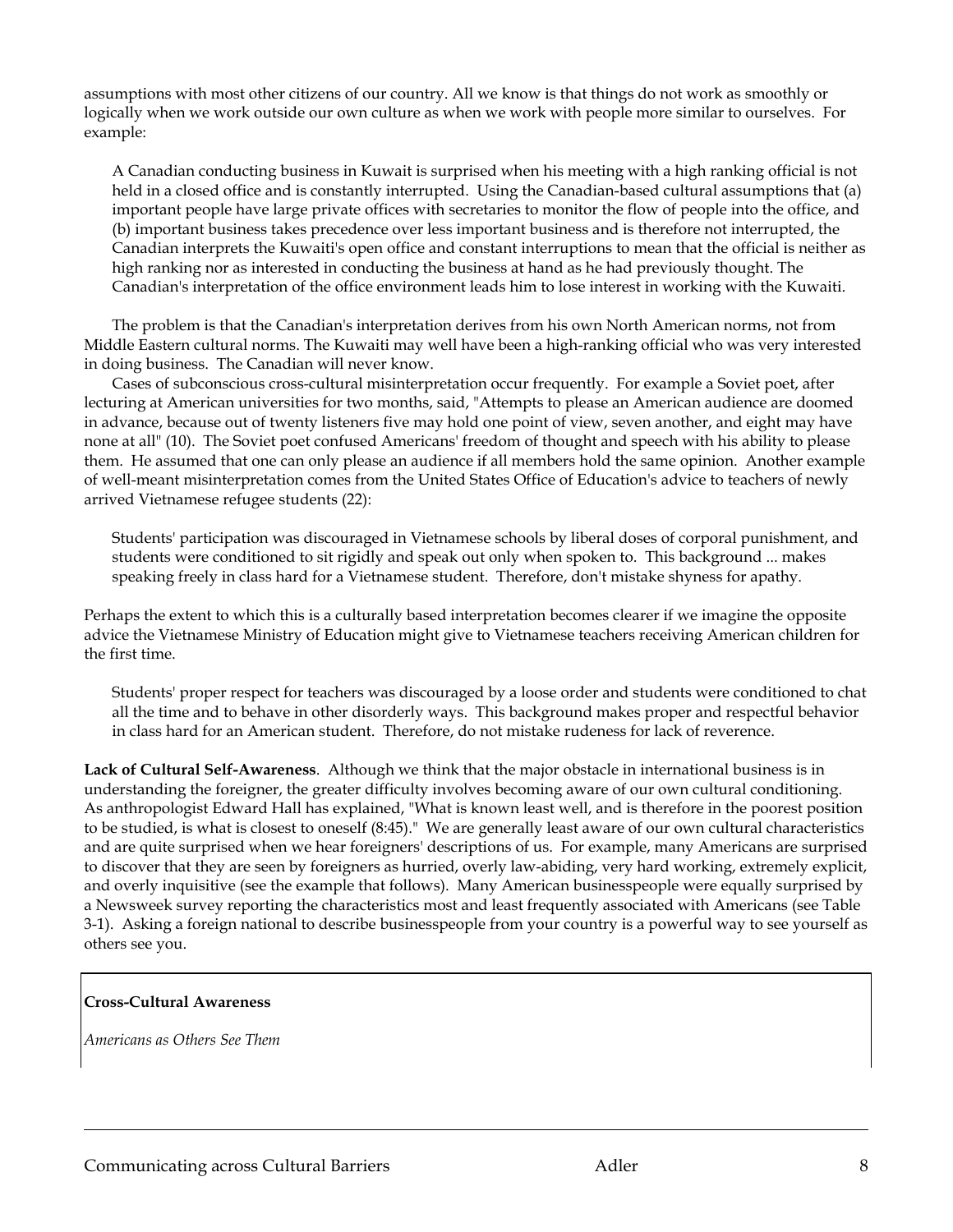People from other countries are often puzzled and intrigued by the intricacies and enigmas of American culture. Below is a selection of actual observations by foreigners visiting the United States. As you read them, ask yourself in each case if the observer is accurate, and how you would explain the trait in question.

**India** "Americans seem to be in a perpetual hurry. Just watch the way they walk down the street. They never allow themselves the leisure to enjoy life; there are too many things to do."

**Kenya** "Americans appear to us rather distant. They are not really as close to other people—even fellow Americans—as Americans overseas tend to portray. It's almost as if an American says, 'I won't let you get too close to me.' It's like building a wall."

**Turkey** "Once we were out in a rural area in the middle of nowhere and saw an American come to a stop sign. Though he could see in both directions for miles and no traffic was coming, he still stopped!"

**Colombia** "The tendency in the United States to think that life is only work hits you in the face. Work seems to be the one type of motivation."

**Indonesia** "In the United States everything has to be talked about and analyzed. Even the littlest thing has to be 'Why, Why, Why?'. I get a headache from such persistent questions."

**Ethiopia** "The American is very explicit; he wants a 'yes' or 'no.' If someone tries to speak figuratively, the American is confused."

**Iran** "The first time ... my [American] professor told me, 'I don't know the answer, I will have to look it up,' I was shocked. I asked myself, 'Why is he teaching me?' In my country a professor would give the wrong answer rather than admit ignorance." $^1$ 

 $\mathcal{L}_\mathcal{L} = \{ \mathcal{L}_\mathcal{L} = \{ \mathcal{L}_\mathcal{L} = \{ \mathcal{L}_\mathcal{L} = \{ \mathcal{L}_\mathcal{L} = \{ \mathcal{L}_\mathcal{L} = \{ \mathcal{L}_\mathcal{L} = \{ \mathcal{L}_\mathcal{L} = \{ \mathcal{L}_\mathcal{L} = \{ \mathcal{L}_\mathcal{L} = \{ \mathcal{L}_\mathcal{L} = \{ \mathcal{L}_\mathcal{L} = \{ \mathcal{L}_\mathcal{L} = \{ \mathcal{L}_\mathcal{L} = \{ \mathcal{L}_\mathcal{$ 

Characteristics Most Often Associated with Americans\* by the Populations of

| France                  | Japan                | West Germany                                                                  | Great Britain    | Brazil                | Mexico       |
|-------------------------|----------------------|-------------------------------------------------------------------------------|------------------|-----------------------|--------------|
| Industrious             | <b>Nationalistic</b> | Energetic                                                                     | Friendly         | Intelligent           | Industrious  |
| Energetic               | Friendly             | Inventive                                                                     | Self-indulgent   | Inventive             | Intelligent  |
| Inventive               | Decisive             | Friendly                                                                      | Energetic        | Energetic             | Inventive    |
| Decisive                | Rude                 | Sophisticated                                                                 | Industrious      | Industrious           | Decisive     |
| Friendly                | Self-indulgent       | Intelligent                                                                   | Nationalistic    | Greedy                | Greedy       |
|                         |                      |                                                                               |                  |                       |              |
|                         |                      | Characteristics Most Often Associated with Americans* by the Same Populations |                  |                       |              |
| Lazy                    | Industrious          | Lazy                                                                          | Lazy             | Lazy                  | Lazy         |
| Rude                    | Lazy                 | Sexy                                                                          | Sophisticated    | Self-indulgent        | Honest       |
| Honest<br>Sophisticated | Honest<br>Sexy       | Greedy<br>Rude                                                                | Sexy<br>Decisive | Sexy<br>Sophisticated | Rude<br>Sexy |

# **TABLE 3-1** How Others See Americans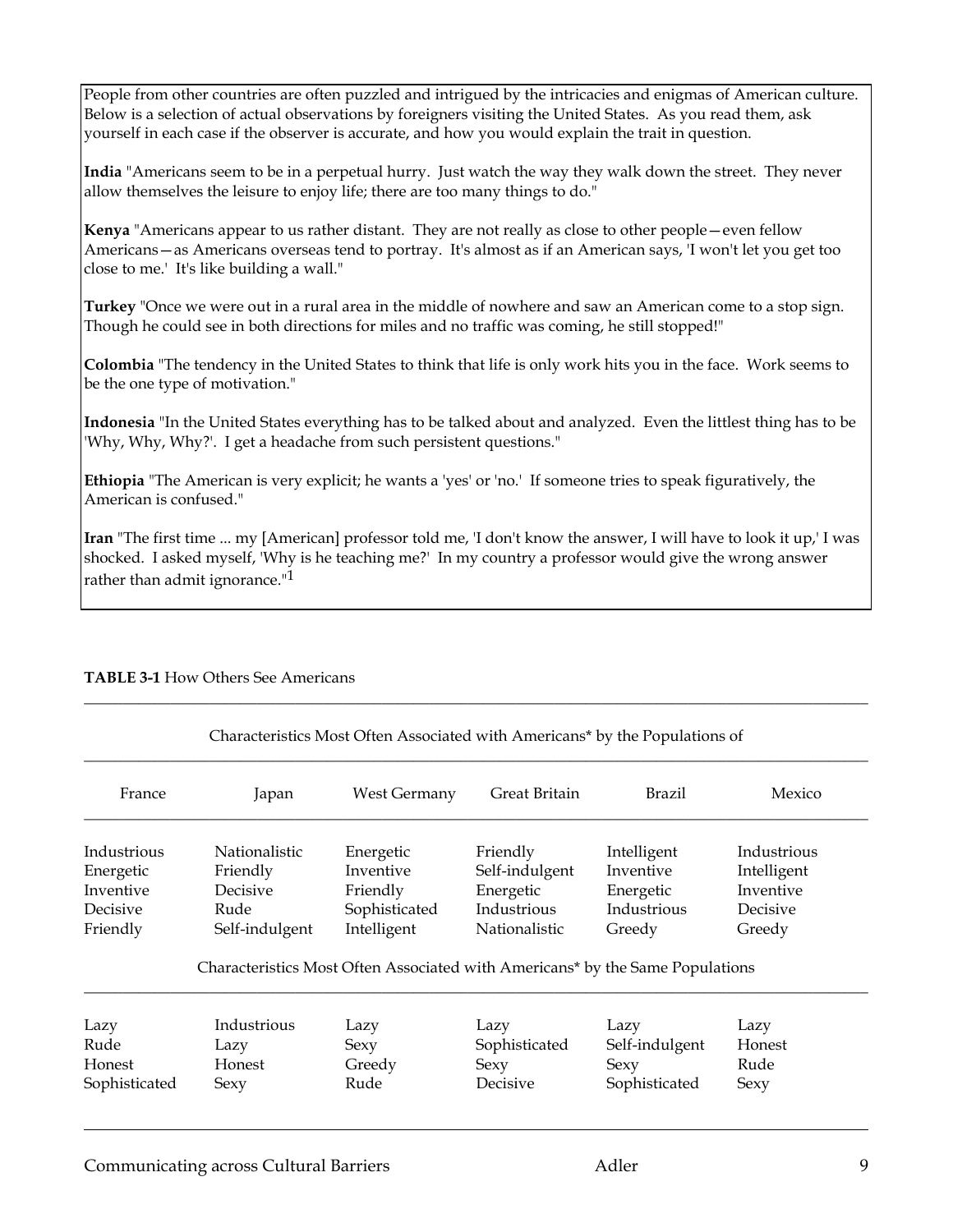SOURCE: Newsweek (July 11, 1983), p. 50, copyright © 1981 by Newsweek, Inc. All rights reserved, reprinted by permission. \*From a list of fourteen characteristics.

Another very revealing way to understand the norms and values of a culture involves listening to common sayings and proverbs. What does a society recommend, and what does it avoid? Following is a list of a number of the most common North American proverbs and the values each teaches.

# **North American Values: Proverbs**

It is evidently much more potent in teaching practicality, for example, to say, "Don't cry over spilt milk" than, "You'd better learn to be practical." North Americans have heard this axiom hundreds of times, and it has made its point. Listed below are North American proverbs on the left and the values they seem to be teaching on the right.2

| Proverb                                                              | Value                               |
|----------------------------------------------------------------------|-------------------------------------|
| Cleanliness is next to godliness.                                    | Cleanliness                         |
| A penny saved is a penny earned.                                     | Thriftiness                         |
| Time is money.                                                       | <b>Time Thriftiness</b>             |
| Don't cry over spilt milk.                                           | Practicality                        |
| Waste not; want not.                                                 | Frugality                           |
| Early to bed, early to rise, makes one healthy,<br>wealthy and wise. | Diligence; Work Ethic               |
| God helps those who help themselves.                                 | Initiative                          |
| It's not whether you win or lose, but how you<br>play the game.      | Good Sportsmanship                  |
| A man's home is his castle.                                          | Privacy; Value of Personal Property |
| No rest for the wicked.                                              | Guilt; Work Ethic                   |
| You've made your bed, now sleep in it.                               | Responsibility                      |
| Don't count your chickens before they're hatched.                    | Practicality                        |
| A bird in the hand is worth two in the bush.                         | Practicality                        |
| The squeaky wheel gets the grease.                                   | Aggressiveness                      |
| Might makes right.                                                   | Superiority of Physical Power       |
| There's more than one way to skin a cat.                             | Originality; Determination          |
| A stitch in time saves nine.                                         | <b>Timeliness of Action</b>         |
| All that glitters is not gold.                                       | Wariness                            |
| Clothes make the man.                                                | Concern of Physical Appearance      |
| If at first you don't succeed, try, try again.                       | Persistence; Work Ethic             |
| Take care of today, and tomorrow will<br>take care of itself.        | Preparation of Future               |
| Laugh, and the world laughs with you; weep, and<br>you weep alone.   | Pleasant Outward Appearance         |

To the extent that we can begin to see ourselves clearly through the eyes of foreigners, we can begin to modify our behavior, emphasizing our most appropriate and effective characteristics and minimizing those least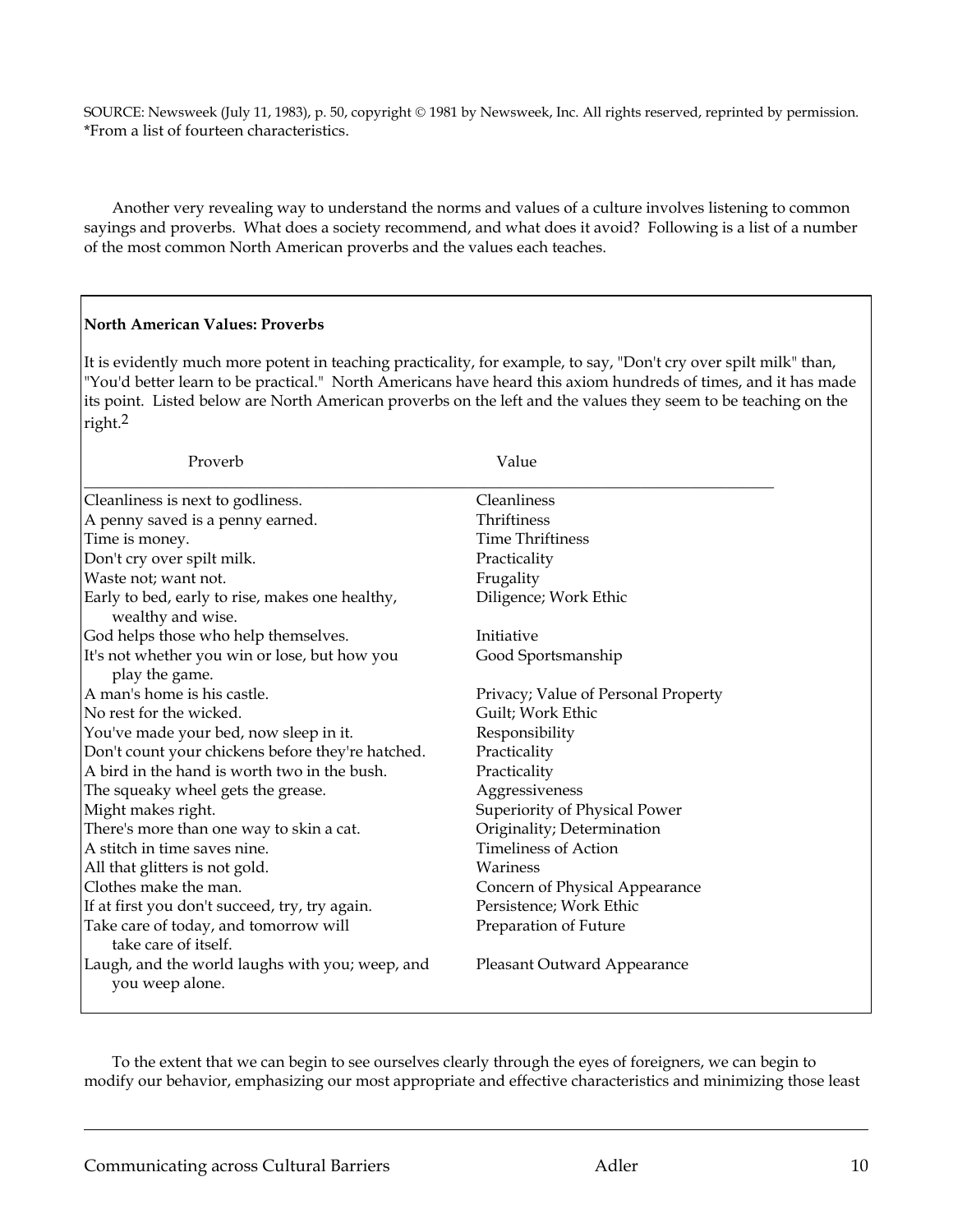helpful. To the extent that we are culturally self-aware, we can begin to predict the effect our behavior will have on others.

**Projected Similarity**. Projected similarity refers to the assumption that people are more similar to you than they actually are, or that a situation is more similar to yours when in fact it is not. Projecting similarity reflects both a natural and a common process. American researchers Burger and Bass (6) worked with groups of managers from fourteen different countries. They asked each manager to describe the work and life goals of a colleague from another country. As shown in Figure 3-3, in every case the managers assumed that their foreign colleagues were more like themselves than they actually were. Projected similarity involves assuming, imagining, and actually perceiving similarity when differences exist. Projected similarity particularly handicaps people in cross-cultural situations. As a South African, I assume that my Greek colleague is more South African than he actually is. As an Egyptian, I assume that my Chilean colleague is more similar to me than she actually is. When I act based on this assumed similarity, I often find that I have acted inappropriately and thus ineffectively.



FIGURE 3-3 Projected Similarity

At the base of projected similarity is a subconscious parochialism. I assume that there is only one way to be: my way. I assume that there is only one way to see the world: my way. I therefore view other people in reference to me and to my way of viewing the world. People may fall into an

illusion of understanding while being unaware of ... [their] misunderstandings. "I understand you perfectly but you don't understand me" is an expression typical of such a situation. Or all communicating parties may fall into a collective illusion of mutual understanding. In such a situation, each party may wonder later why other parties do not live up to the "agreement" they had reached (13:3).

Most international managers do not see themselves as parochial. They believe that as world travelers they are able to see the foreigner's point of view. This is not always true.

# EXAMPLE

When a Danish manager works with a Saudi and the Saudi states that the plant will be completed on time, "En shah allah" ("If God is willing"), the Dane rarely believes that God's will is really going to influence the construction progress. He continues to see the world from his parochial Danish perspective and assumes that "En shah allah" is just an excuse for not getting the work done, or is meaningless altogether.

Similarly, when Balinese workers' families refuse to use birth control methods, explaining that it will break the cycle of reincarnation, few Western managers really consider that there is a possibility that they too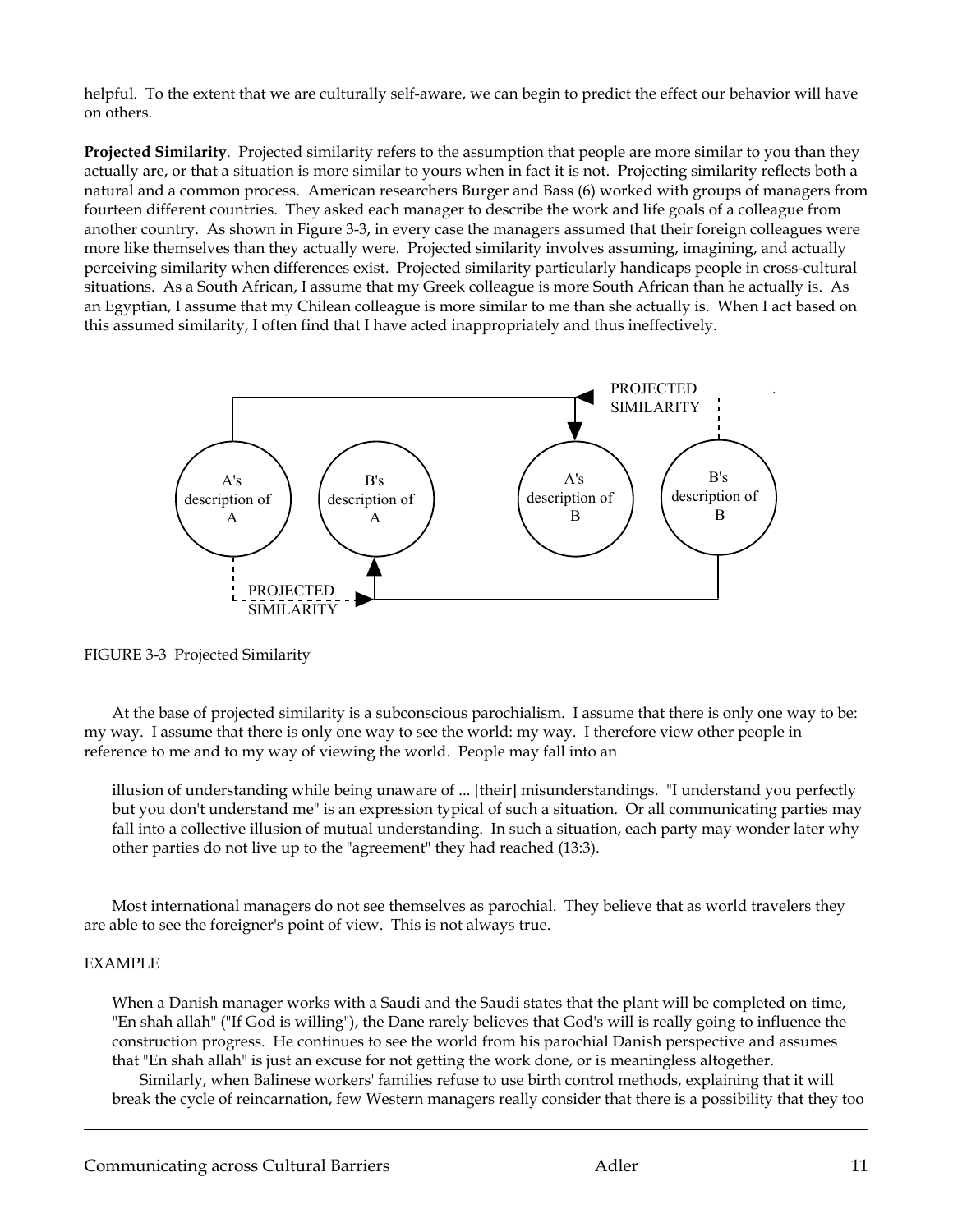will be reborn a number of times. Instead, they assume that the Balinese do not understand or are afraid of Western medicine.

While it is important to understand and respect the foreigner's point of view, it is not necessary to accept or adopt it. A rigid adherence to our own belief system is a form of parochialism, and parochialism underlies projected similarity.

One of the best exercises for developing empathy and reducing parochialism and projected similarity is role reversal. Imagine that you are a foreign businessperson. Imagine the type of family you come from, the number of brothers and sisters you have, the social and economic conditions you grew up with, the type of education you received, the ways in which you chose your profession and position, the ways in which you were introduced to your spouse, your goals in working for your organization, and your life goals. Asking these questions forces you to see the other person as he or she really is, and not as a mere reflection of yourself. It forces you to see both the similarities and the differences, and not to imagine similarities when differences actually exist. More over, role reversal encourages highly task-oriented businesspeople, such as Americans, to see the foreigner as a whole person rather than someone with a position and a set of skills needed to accomplish a particular task.

#### **CROSS-CULTURAL MISEVALUATION**

Even more than perception and interpretation, cultural conditioning strongly affects evaluation. Evaluation involves judging whether someone or something is good or bad. Cross-culturally, we use our own culture as a standard of measurement, judging that which is like our own culture as normal and good and that which is different as abnormal and bad. Our own culture becomes a self-reference criterion: since no other culture is identical to our own, we judge all other cultures as inferior. Evaluation rarely helps in trying to understand or communicate with people from another culture. The consequences of misevaluation are exemplified in the following:

A Swiss executive waits more than an hour past the appointed time for his Latin colleague to arrive and sign a supply contract. In his impatience, he concludes that Latins must be lazy and totally unconcerned about business. He has misevaluated his colleague by negatively comparing him to his own cultural standards. Implicitly, he has labeled his own group's behavior as good (Swiss arrive on time and that is good) and the other group's behavior as bad (Latins do not arrive on time and that is bad).

# **COMMUNICATION: GETTING THEIR MEANING, NOT JUST THEIR WORDS**

Effective cross-cultural communication is possible, but international managers cannot approach it in the same way as do domestic managers. First, effective international managers "know that they don't know." They assume difference until similarity is proven rather than assuming similarity until difference is proven.

Second, in attempting to understand their foreign colleagues, effective international managers emphasize description, by observing what is actually said and done, rather than interpreting or evaluating it. Describing a situation is the most accurate way to gather information about it. Interpretation and evaluation, unlike description, are based more on the observer's culture and background than on the observed situation. To that extent, my interpretations and evaluations tell me more about myself than about the situation. Although managers, as decision makers, must evaluate people (e.g., performance appraisals) and situations (e.g., project assessments) in terms of organizational standards and objectives, effective international managers delay judgment until they have had sufficient time to observe and interpret the situation from the perspective of all cultures involved.

Third, when attempting to understand or interpret a foreign situation, effective international managers try to see it through the eyes of their foreign colleagues. This role reversal limits the myopia of viewing situations strictly from one's own perspective.

Fourth, once effective international managers develop an explanation for a situation, they treat the explanation as a guess (as a hypothesis to be tested) and not as a certainty. They systematically check with other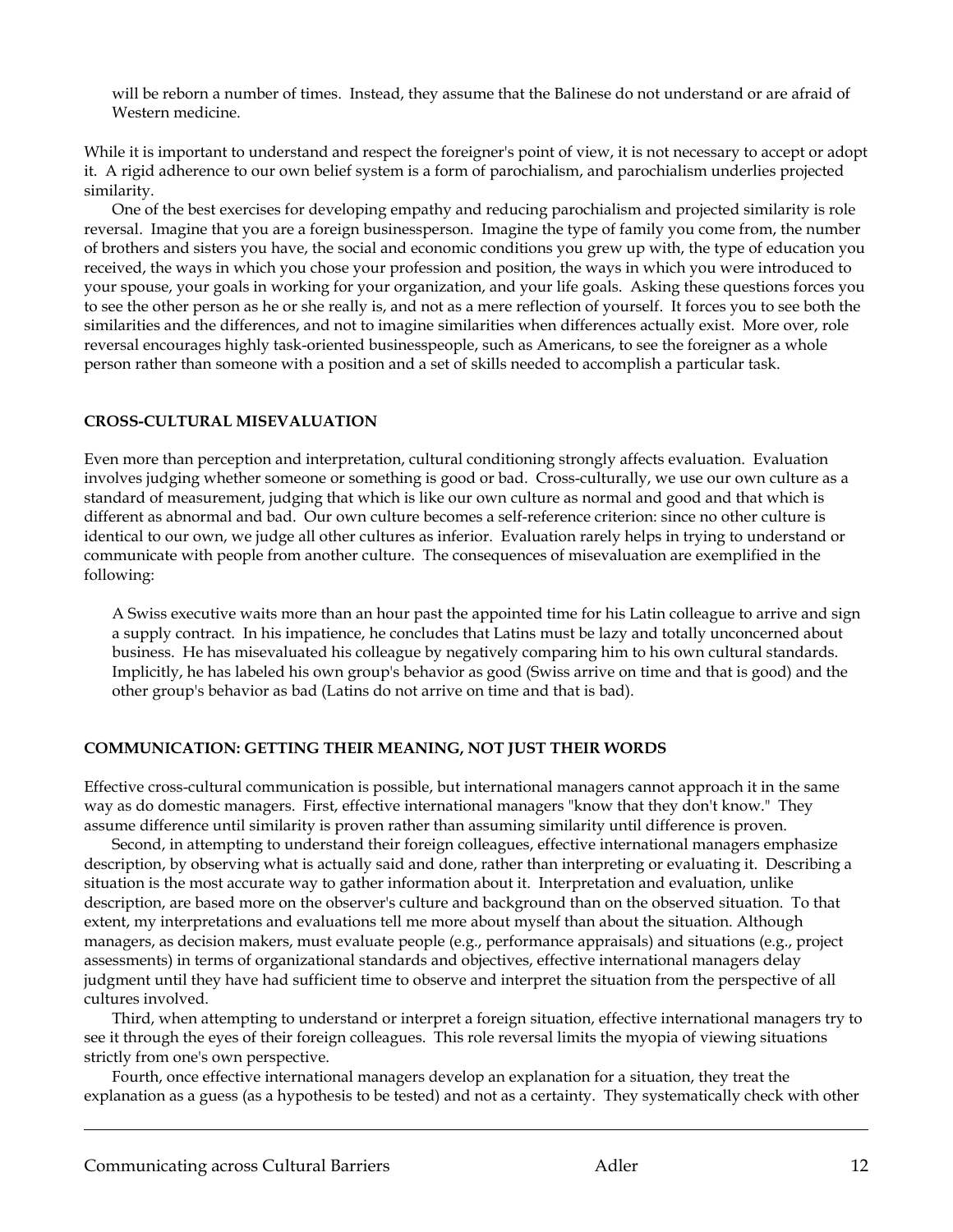foreign and home country colleagues to make sure that their guesses—their interpretations—are plausible. This checking process allows them to converge meanings—to delay accepting their interpretations of the situation until they have confirmed them with others.

# **Understanding: Converging Meanings**

There are many ways to increase the chances for accurately understanding foreigners. The excerpt that follows suggests what to do when business colleagues are not native speakers of your language. Each technique is based on presenting the message through multiple channels (for example, stating your position and showing a graph to summarize the same position), paraphrasing to check if the foreigner has understood your meaning (and not just your words), and converging meanings (always double-checking with a second person that you communicated what you intended).

# **What Do I Do If They Do Not Speak My Language?**

#### VERBAL BEHAVIOR

- Clear, slow speech. Enunciate each word. Do not use colloquial expressions.
- Repetition. Repeat each important idea using different words to explain the same concept.
- Simple sentences. Avoid compound, long sentences.
- Active verbs. Avoid passive verbs.

#### NON-VERBAL BEHAVIOR

- Visual restatements. Use as many visual restatements as possible, such as pictures, graphs, tables, and slides.
- Gestures. Use more facial and hand gestures to emphasize the meaning of words.
- Demonstration. Act out as many themes as possible.
- Pauses. Pause more frequently.
- Summaries. Hand out written summaries of your verbal presentation.

# **ATTRIBUTION**

- Silence. When there is a silence, wait. Do not jump in to fill the silence. The other person is probably just thinking more slowly in the non-native language or translating.
- Intelligence. Do not equate poor grammar and mispronunciation with lack of intelligence; it is usually a sign of second language use.
- Differences. If unsure, assume difference, not similarity.

# **COMPREHENSION**

- Understanding. Do not just assume that they understand; assume that they do not understand.
- Checking comprehension. Have colleagues repeat their understanding of the material back to you. Do not simply ask if they under stand or not. Let them explain what they understand to you.

# **DESIGN**

- Breaks. Take more frequent breaks. Second language comprehension is exhausting. Small modules. Divide the material into smaller modules.
- Longer time frame. Allocate more time for each module than usual in a monolingual program.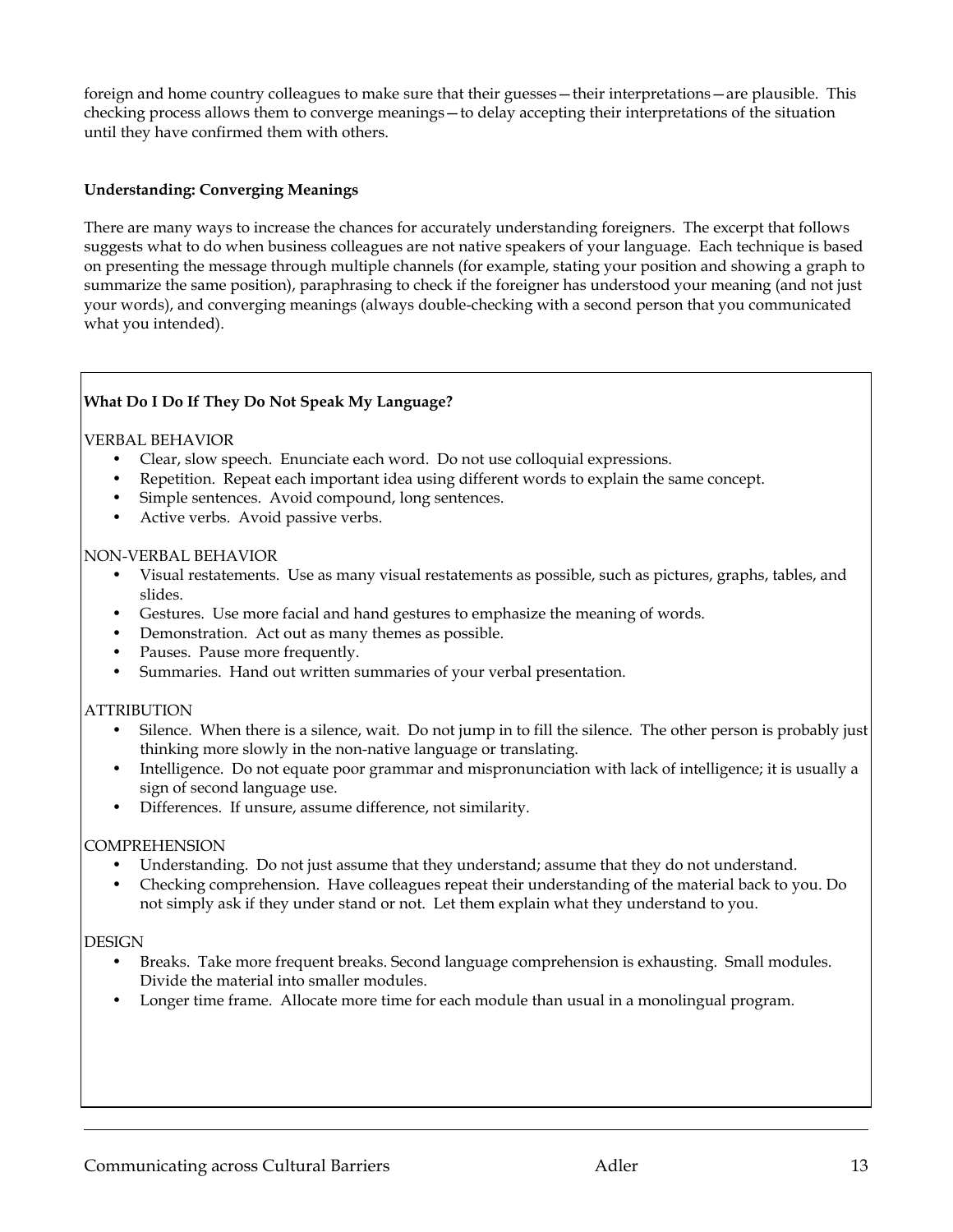#### MOTIVATION

- Encouragement. Verbally and nonverbally encourage and reinforce speaking by non-native language participants.
- Drawing out. Explicitly draw out marginal and passive participants.
- Reinforcement. Do not embarrass novice speakers. $3$

# **Standing Back from Yourself**

Perhaps the most difficult skill in cross-cultural communication involves standing back from yourself, or being aware that you do not know everything, that a situation may not make sense, that your guesses may be wrong, and that the ambiguity in the situation may continue. In this sense the ancient Roman dictum "knowledge is power" becomes true. In knowing yourself, you gain power over your perceptions and reactions; you can control your own behavior and your reactions to others' behavior. Cross-cultural awareness complements in-depth self awareness. A lack of self-awareness negates the usefulness of cross cultural awareness.

One of the most poignant examples of the powerful interplay between description, interpretation, evaluation, and empathy involves a Scottish businessman's relationship with a Japanese colleague. The following story recounts the Scottish businessman's experience.

# **Cross-Cultural Communication**

#### *Japanese Pickles and Mattresses, Incorporated*

It was my first visit to Japan. As a gastronomic adventurer, and because I believe cuisine is one route which is freely available and highly effective as a first step towards a closer understanding of another country, I was disappointed on my first evening when the Japanese offered me a Western meal.

As tactfully as possible I suggested that some time during my stay I would like to try a Japanese menu, if that could be arranged without inconvenience. There was some small reluctance evident on the part of my hosts (due of course to their thought that I was being very polite asking for Japanese food which I didn't really like, so to be good hosts they had to politely find a way of not having me eat it!). But eventually, by an elegantly progressive route starting with Western food with a slightly Japanese bias through to genuine Japanese food, my hosts were convinced that I really wanted to eat Japanese style and was not "posing."

From then on they became progressively more enthusiastic in suggesting the more exotic Japanese dishes, and I guess I graduated when, after an excellent meal one night (apart from the Japanese pickles) on which I had lavished praise, they said, "Do you like Japanese pickles?" To this, without preamble, I said, "No!," to which reply, with great laughter all round, they responded, "Nor do we!"

During this gastronomic getting-together week, I had also been trying to persuade them that I really did wish to stay in traditional Japanese hotels rather than the very Westernized ones my hosts had selected because they thought I would prefer my "normal" lifestyle. (I should add that at this time traditional Japanese hotels were still available and often cheaper than, say, the Osaka Hilton.)

Anyway, after the pickles joke it was suddenly announced that Japanese hotels could be arranged. For the remaining two weeks of my stay, as I toured the major cities, on most occasions a traditional Japanese hotel was substituted for the Western one on my original schedule.

Many of you will know that a traditional Japanese room has no furniture except a low table and a flower arrangement. The "bed" is a mattress produced just before you retire from a concealed cupboard, accompanied by a cereal-packed pillow.

One memorable evening my host and I had finished our meal together in "my" room. I was expecting him to shortly make his "good night" and retire, as he had been doing all week, to his own room. However, he stayed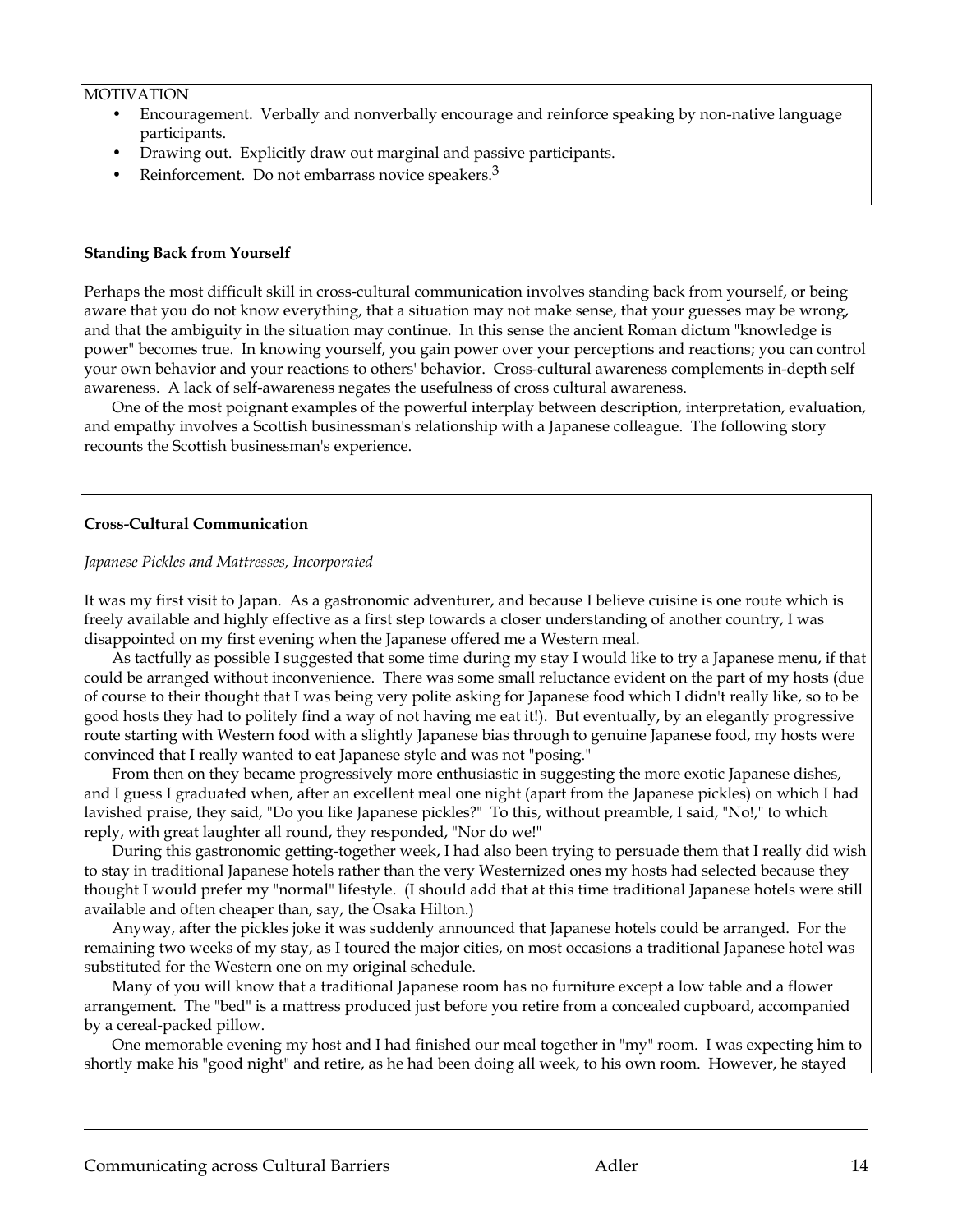unusually long and was, to me, obviously in some sort of emotional crisis. Finally, he blurted out, with great embarrassment, "Can I sleep with you?!"

As they say in the novels, at this point I went very still! My mind was racing through all the sexual taboos and prejudices my own up bringing had instilled, and I can still very clearly recall how I analyzed: "I'm bigger than he is so I can fight him off, but then he's probably an expert in the martial arts, but on the other hand he's shown no signs of being gay up until now and he is my host and there is a lot of business at risk and there's no such thing as rape, et cetera.... !

It seemed a hundred years, though it was only a few seconds, before I said, feeling as if I was pulling the trigger in Russian roulette, "Yes, sure."

Who said that the Orientals are inscrutable? The look of relief that followed my reply was obvious. Then he looked worried and concerned again, and said, "Are you sure?"

I reassured him and he called in the maid, who fetched his mattress from his room and laid it on the floor alongside mine. We both went to bed and slept all night without any physical interaction.

Later I learned that for the traditional Japanese one of the greatest compliments you can be paid is for the host to ask, "Can I sleep with you?" This goes back to the ancient feudal times, when life was cheap, and what the invitation really said was, "I trust you with my life. I do not think that you will kill me while I sleep. You are my true friend."

To have said "No" to the invitation would have been an insult— "I don't trust you not to kill me while I sleep" – or, at the very least, my host would have been acutely embarrassed because he had taken the initiative. If I refused because I had failed to perceive the invitation as a compliment, he would have been out of countenance on two grounds: the insult to him in the traditional context and the embarrassment he would have caused me by "forcing" a negative, uncomprehending response from me. As it turned out, the outcome was superb. He and I were now "blood brothers," as it were. His assessment of me as being "ready for Japanization" had been correct and his obligations under ancient Japanese custom had been fulfilled. I had totally misinterpreted his intentions through my own cultural conditioning. It was sheer luck, or luck plus a gut feeling that I'd gotten it wrong, that caused me to make the correct response to his extremely complimentary and committed invitation. $4$ 

#### **SUMMARY**

Cross-cultural communication confronts us with limits to our perceptions, our interpretations, and our evaluations. Cross-cultural perspectives tend to render everything relative and slightly uncertain. Entering a foreign culture is tantamount to knowing the words without knowing the music, or knowing the music without knowing the beat. Our natural tendencies lead us back to our prior experience: our default option becomes the familiarity of our own culture, thus precluding our ac curate understanding of others' cultures.

Strategies to overcome our natural parochial tendencies exist: with care, the default option can be avoided. We can learn to see, understand, and control our own cultural conditioning. In facing foreign cultures, we can emphasize description rather than interpretation or evaluation, and thus minimize self-fulfilling stereotypes and premature closure. We can recognize and use our stereotypes as guides rather than rejecting them as unsophisticated simplifications. Effective cross-cultural communication presupposes the interplay of alternative realities: it rejects the actual or potential domination of one reality over another.

#### **QUESTIONS FOR REFLECTION**

- 1. The most effective international managers use stereotypes. What are some of the ways that you can use stereotypes to your advantage when working with people from other countries?
- 2. Today many managers must work with people from other cultures, both at home and when traveling abroad. What are some of the ways that your organization could train people to communicate more effectively with foreigners?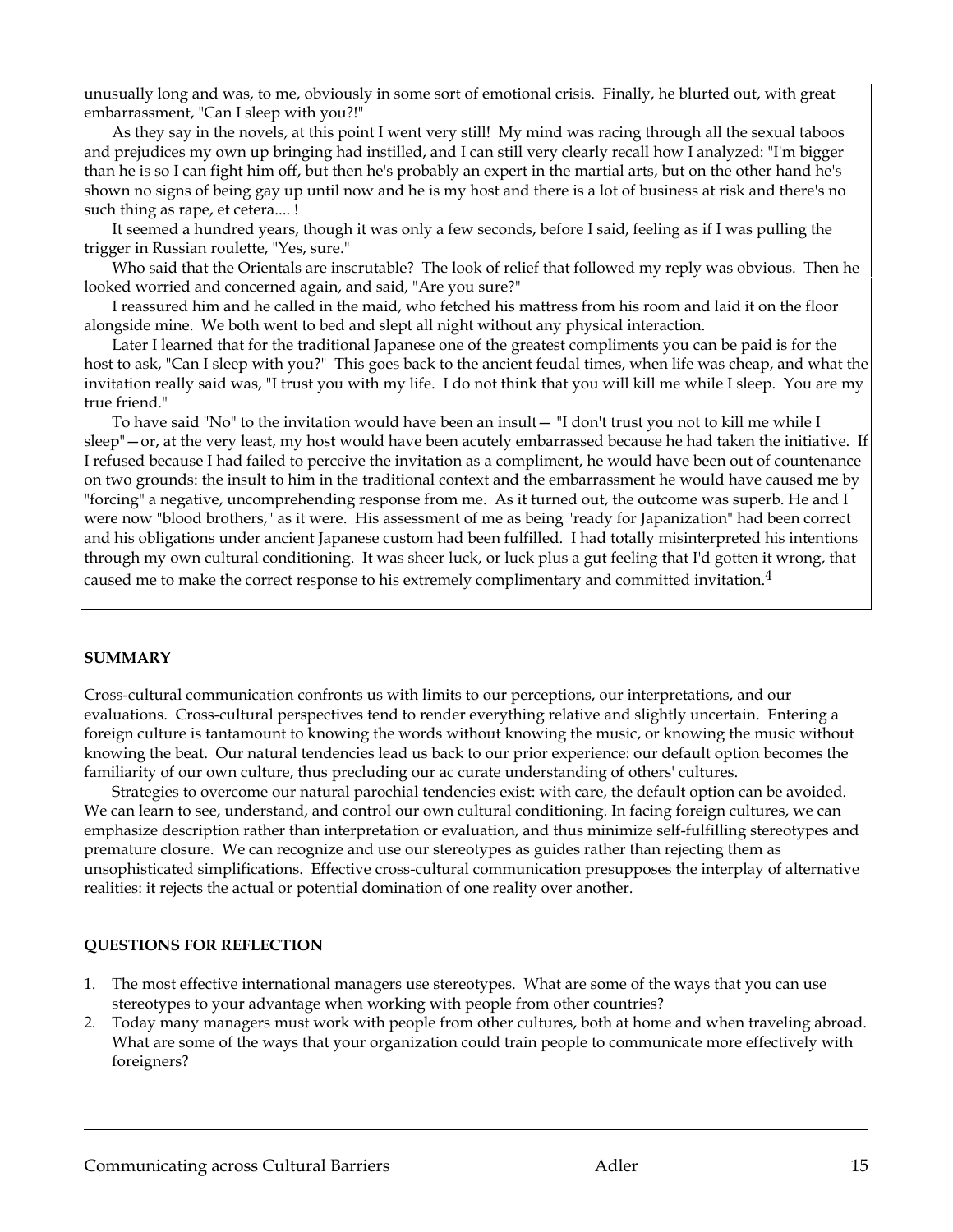- 3. What stereotypes do you have concerning lawyers? How about South Africans? If you had an appointment with a South African lawyer, what would you expect and how would you prepare for the meeting?
- 4. In seeking to understand the importance of nonverbal communication, we must start by examining ourselves. List four examples of nonverbal communication that you commonly use and what each means to you. Then indicate how each might be misinterpreted by someone from a foreign culture.
- 5. List four examples of nonverbal communication that are used by managers in other parts of the world but not in your country. Indicate how each might be misinterpreted by colleagues from your country.